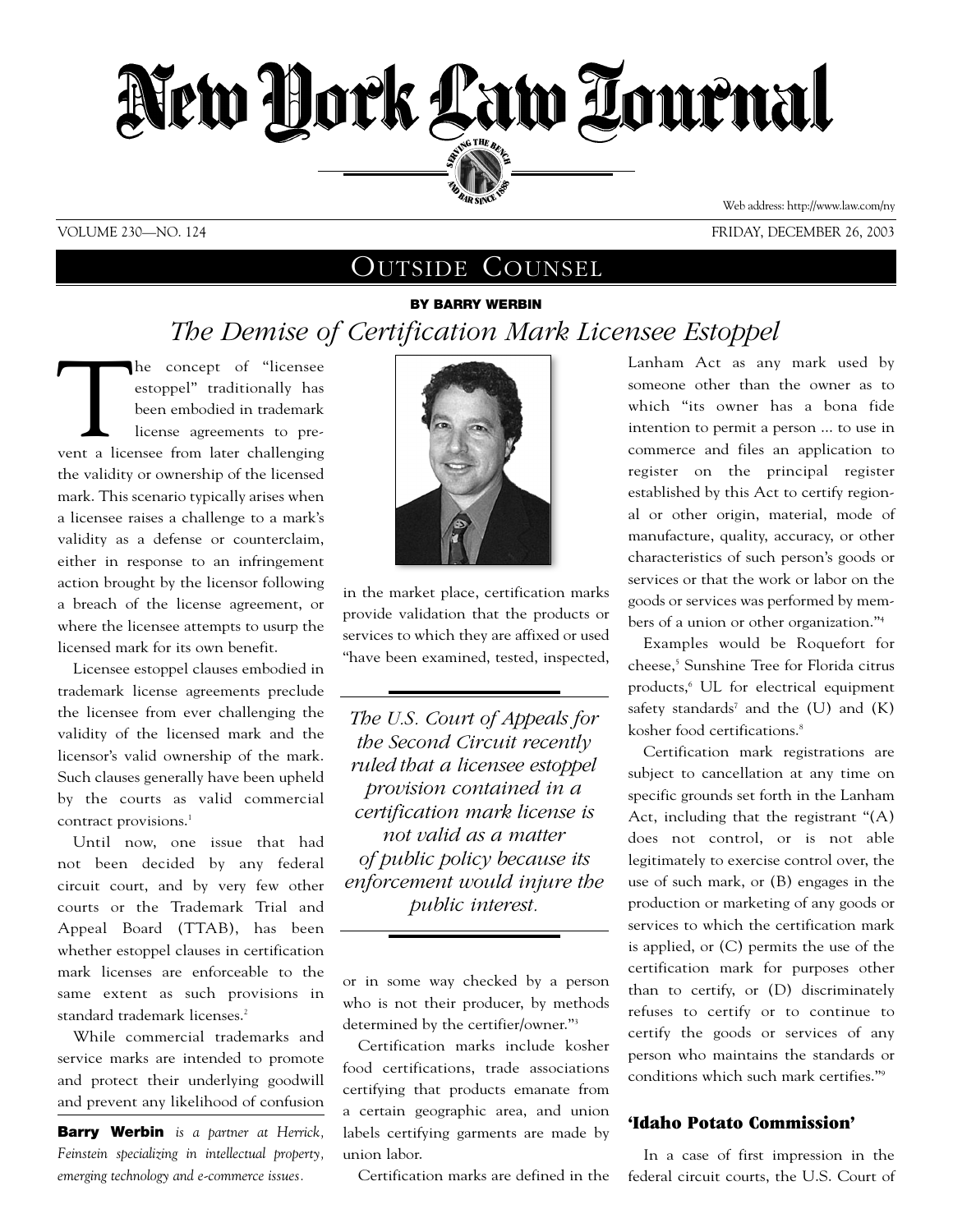Appeals for the Second Circuit recently ruled in *Idaho Potato Commission v. M&M Produce Farm & Sales*<sup>10</sup> that a licensee estoppel provision contained in a certification mark license is not valid as a matter of public policy because its enforcement would injure the public interest. In so holding, the court distinguished cases that have generally upheld licensee estoppel clauses in traditional trademark license contexts, and instead adopted the reasoning of the U.S. Supreme Court set out in *Lear, Inc. v. Adkins*, 395 U.S. 653 (1969), which overturned estoppel provisions in patent licenses on the ground they were preempted by the federal policy embodied in the patent laws.

Prior to *Lear*, patent licensees operating under agreements that contained clauses estopping them from attacking the licensed patent were barred from challenging the ownership or validity of the patent under the theory that freedom of contract should be upheld.11 In *Lear*, however, the Supreme Court found there was a "strong federal policy favoring the full and free use of ideas in the public domain," thereby tilting the balance against freedom of contract.

The Second Circuit addressed the estoppel issue in the context of a certification mark license issued by the Idaho Potato Commission (IPC). The IPC is an agency created under Idaho state law to promote the sale of Idaho russet potatoes and to guard against the sale of potatoes grown in other regions but marketed as "Idaho" potatoes.

The IPC had registered with the U.S. Patent and Trademark Office several marks, including the word "Idaho" and the slogan "Grown in Idaho," to certify that the products on which they appear are grown in the state of Idaho.

As part of its comprehensive licensing program, IPC requires nearly everyone in the chain of Idaho potato distribution to be licensed in order to portray the IPC marks on packaging. The license terms

include quality control provisions and audit procedures to allow the IPC to check on compliance and prevent counterfeiting through sales of non-Idaho potatoes under the IPC marks.

The specific clause in issue was a licensee estoppel provision under which the licensee "(1) acknowledged that the marks 'are valid, registered marks;' and (2) agreed that it would 'not during the term of the agreement, or at any time thereafter, attack the title or any rights' of the IPC in the relevant marks."

An IPC license granted to the defendant, M&M Produce Farm & Sales, expired, but M&M continued to re-package genuine Idaho potatoes for a larger distributor and "resell" the re-packaged potatoes back to the distributor, which then sold them to major supermarkets.

M&M continued to use the IPC certification marks on its repackaged potatoes, although the distributor on whose behalf it acted was validly licensed by the IPC. The IPC sued to enjoin M&M's use of the marks and for money damages.

After a jury trial, the IPC was awarded damages. While that award was reversed by the district court, an injunction was left standing. M&M's counterclaims to invalidate the IPC license on the ground of trademark misuse, however, were stricken by the district court, which concluded that similar estoppel provisions had been enforced consistently in analogous cases.

The district court rejected any distinction between certification marks and regular trademarks. Instead, it emphasized that owners of certification marks had the right to license their marks just like trademark owners and were entitled to enforce estoppel restrictions contained in their license agreements.

## **Ruling Appealed**

On appeal, the Second Circuit held it

was reversible error to have dismissed the counterclaims. IPC argued that the estoppel provisions in the license barred M&M absolutely from challenging the validity of the underlying certification marks.

On the other hand, M&M argued, as a matter of public policy, that the court should extend the Supreme Court's holding in *Lear* to the certification mark context. According to M&M, enforcement of the estoppel provision would violate public policy under the Lanham Act by creating a scenario that would allow the IPC to avoid any challenge to its marks because the only parties with standing to assert a challenge would be IPC licensees who executed the same license agreement that contains the estoppel provision.

The Second Circuit agreed with M&M's position and held there was a difference between the public interests in certification marks and trademarks that compelled a different result in this case. Unlike traditional trademarks, whose owners can choose to license their marks to others on terms and conditions they dictate or negotiate so long as confusion does not result, the court analogized certification mark licensing to a compulsory license, where the certifying entity is obligated to certify the goods or services of anyone who meets the standards and conditions for mark certification.

The court emphasized that a certification mark protects the public interest in "free and open competition among producers and distributors of the certified product. It protects the market players from the influence of the certification mark owner ... and aims to ensure the broadest competition, and therefore the best price and quality, within the market for certified products."

Finding that this policy is similar to that underlying our patent laws, which, as stated in *Lear*, promote the "full and free use of ideas in the public domain,"